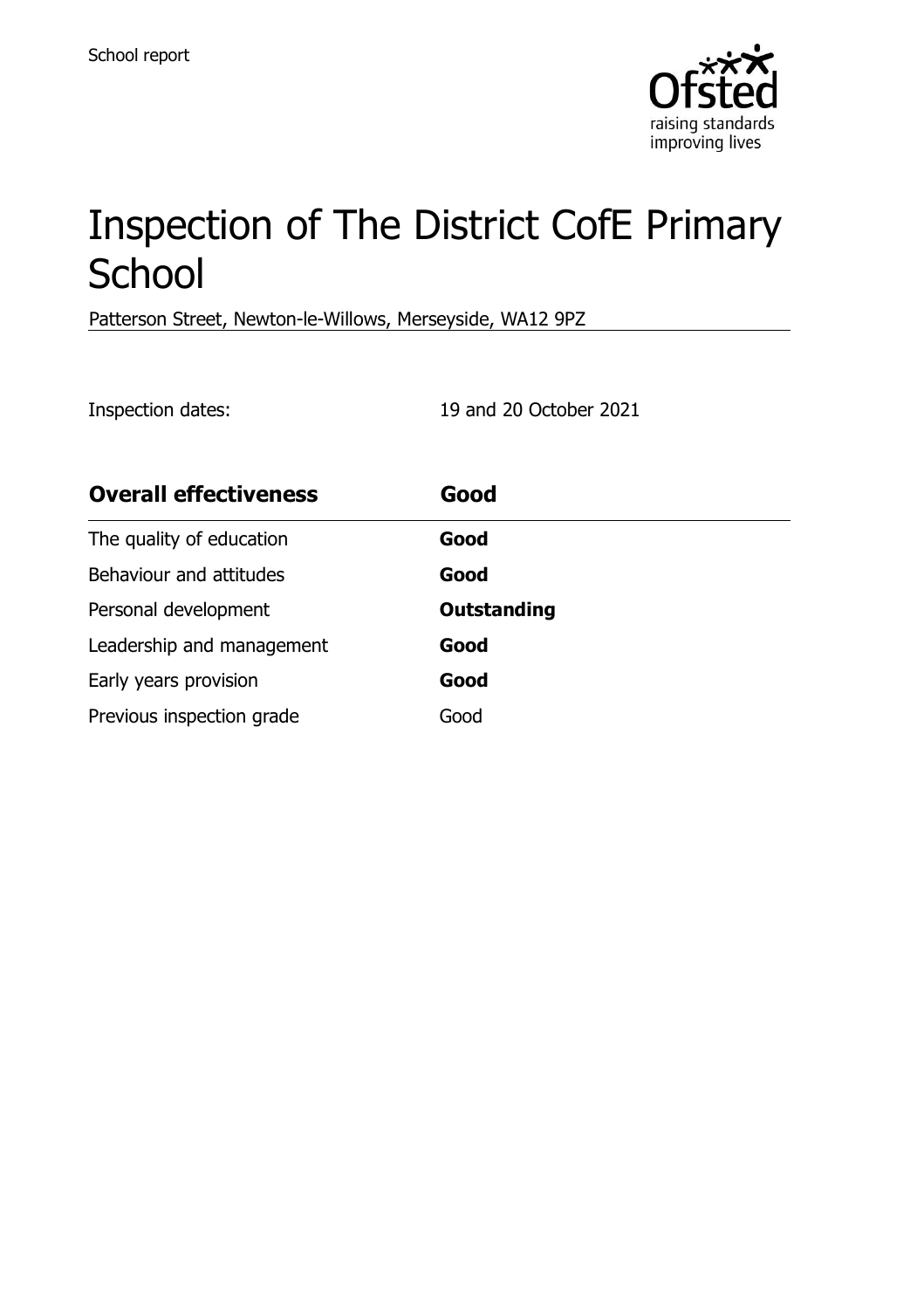

# **What is it like to attend this school?**

Pupils told inspectors that they feel happy and safe in school. They are very proud to be a member of the school community. Pupils know that they can speak to any member of staff if they are worried or concerned about anything.

Pupils are motivated to work hard because they enjoy their learning. They respond positively to the high expectations that staff have of their learning and behaviour. Pupils told inspectors that life in school is 'calm and peaceful' and that, on the rare occasions that bullying happens, it is always dealt with swiftly.

Pupils understand what is means to be a positive member of British society. They are expected to be upstanding, considerate citizens in school and the wider community. Pupils have many opportunities to rise to these expectations as head pupils, members of the 'Stars Leadership Team', the school council and as play leaders. Pupils raise funds for various good causes. The school choir regularly performs at various events in the local library, a residential care home and St. John's Church.

Pupils' determination to succeed, and their increasing resilience when learning, means that they achieve well across the curriculum.

#### **What does the school do well and what does it need to do better?**

Leaders and staff are determined to give every pupil the best chance to succeed. Governors know where the school's strengths lie. They have a clear overview of the curriculum's effectiveness and support leaders' high ambitions for pupils. Parents and carers are highly positive about their children's progress, the breadth of extracurricular activities and the school's 'excellent core values'.

Leaders ensure that pupils are happy and productive members of the local community and wider society. The work that staff do to promote pupils' physical health, mental well-being, spiritual, moral and cultural understanding and character is exemplary. Pupils are reflective, caring and considerate of others. They have a thorough understanding of British values. Pupils demonstrated this when they talked with inspectors about Black History Month, Neurodiversity Week and the harmful effects of racism and sexism.

Leaders ensure that the children in early years, including the two- and three-year-old children in the pre-school, have a strong start to their education. Pupils, including children in the early years, behave well and have positive attitudes to their learning. For example, children who started the Reception Year in September have settled very well into routines. They follow instructions carefully and enjoy discovering new things with their peers.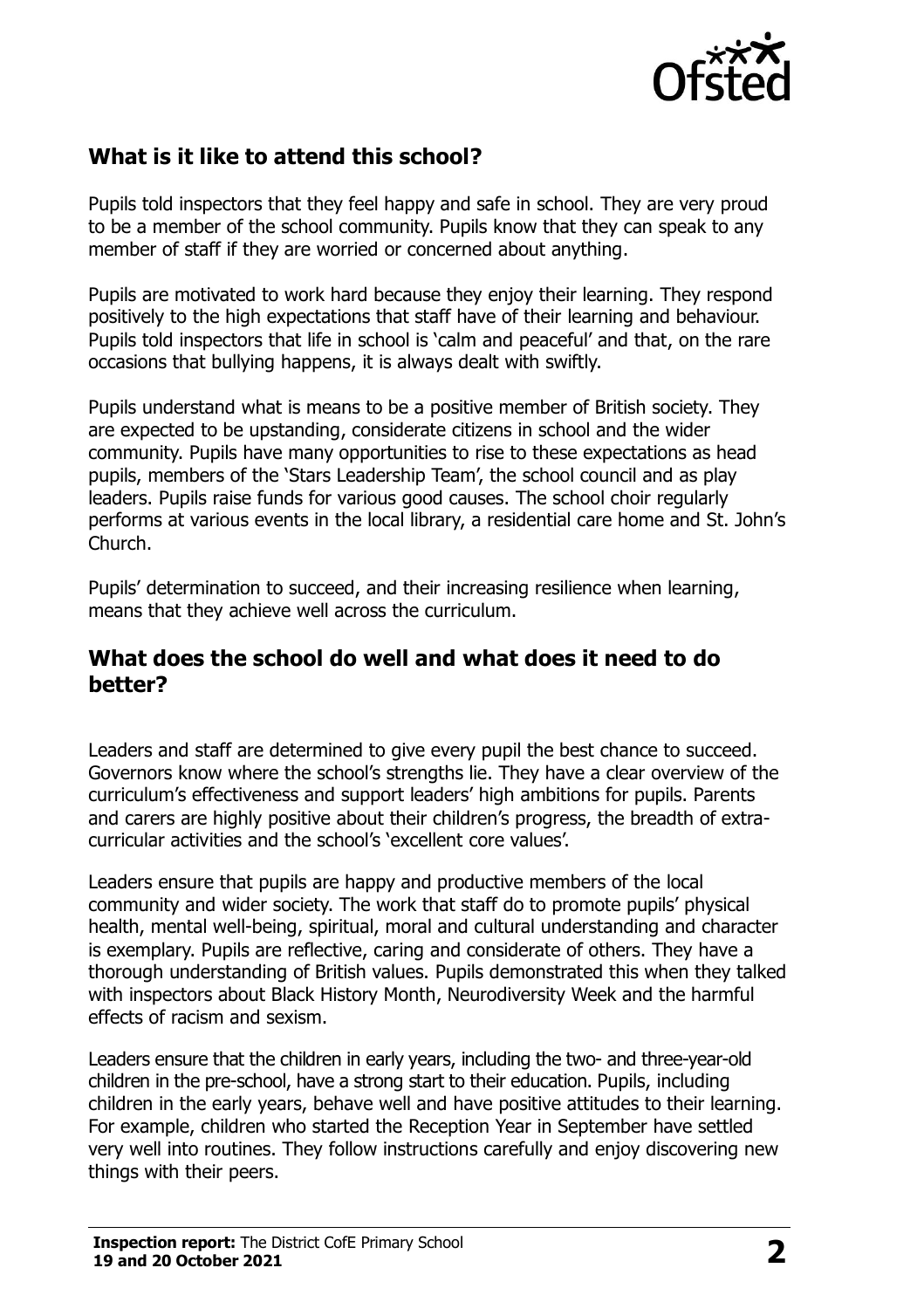

Reading is at the heart of the curriculum. Teachers encourage pupils to read a wide range of literature, including fiction and poetry. Pupils who read to inspectors did so with authority and excitement. The phonics programme is ordered carefully. It is taught by well-trained staff, so that children and pupils gain a secure knowledge of phonics. Reading books are matched to the sounds that pupils know. Pupils read with fluency and accuracy.

Support for those in the early stages of speaking English as an additional language, and those who need to catch up to their peers, is highly effective. Pupils with special educational needs and/or disabilities (SEND) are identified early and well catered for by well-trained, caring staff. Staff's expertise and their well-developed relationships with parents and specialist partners ensure that pupils with SEND achieve well across the curriculum.

Leaders have developed a broad, rich, and well-ordered curriculum that engages pupils and helps them to know and remember more of their previous learning. Teachers are clear about what content should be taught and when this should be covered. This enables pupils to build on their knowledge as they move through topics and year groups. For example, in history, Year 1 pupils begin to place artefacts chronologically. Teachers build on this knowledge with older pupils, using timelines to highlight specific periods in history, including the Victorian era, and events such as The Great Fire of London.

Through a programme of focused training and development, staff have the confidence and subject knowledge that they need to teach different subjects. For example, they help pupils to deepen their understanding in mathematics by revisiting prior learning and practising multiplication tables. Teachers are skilled in developing pupils' vocabulary so that they can talk about scientific processes accurately and with confidence.

Assessment information is used well in most subjects to identify what pupils know and can do. For example, assessments are helping teachers to identify where extra support is needed for pupils and those at risk of falling behind in their learning. However, due to the COVID-19 pandemic, the systems to check on pupils' learning in other subjects are still in their infancy. This means that leaders do not have a clear understanding of how well pupils know and remember what has been taught.

# **Safeguarding**

The arrangements for safeguarding are effective.

Staff are vigilant about the safety and welfare of pupils. They are familiar with the school's policies and procedures as well as the government's latest guidance on keeping pupils safe in education. Leaders collaborate closely with other agencies and partners to make sure that pupils get the support that they need.

Staff are proficient at spotting potential signs of neglect or abuse. They leave nothing to chance and use the school's efficient systems for recording their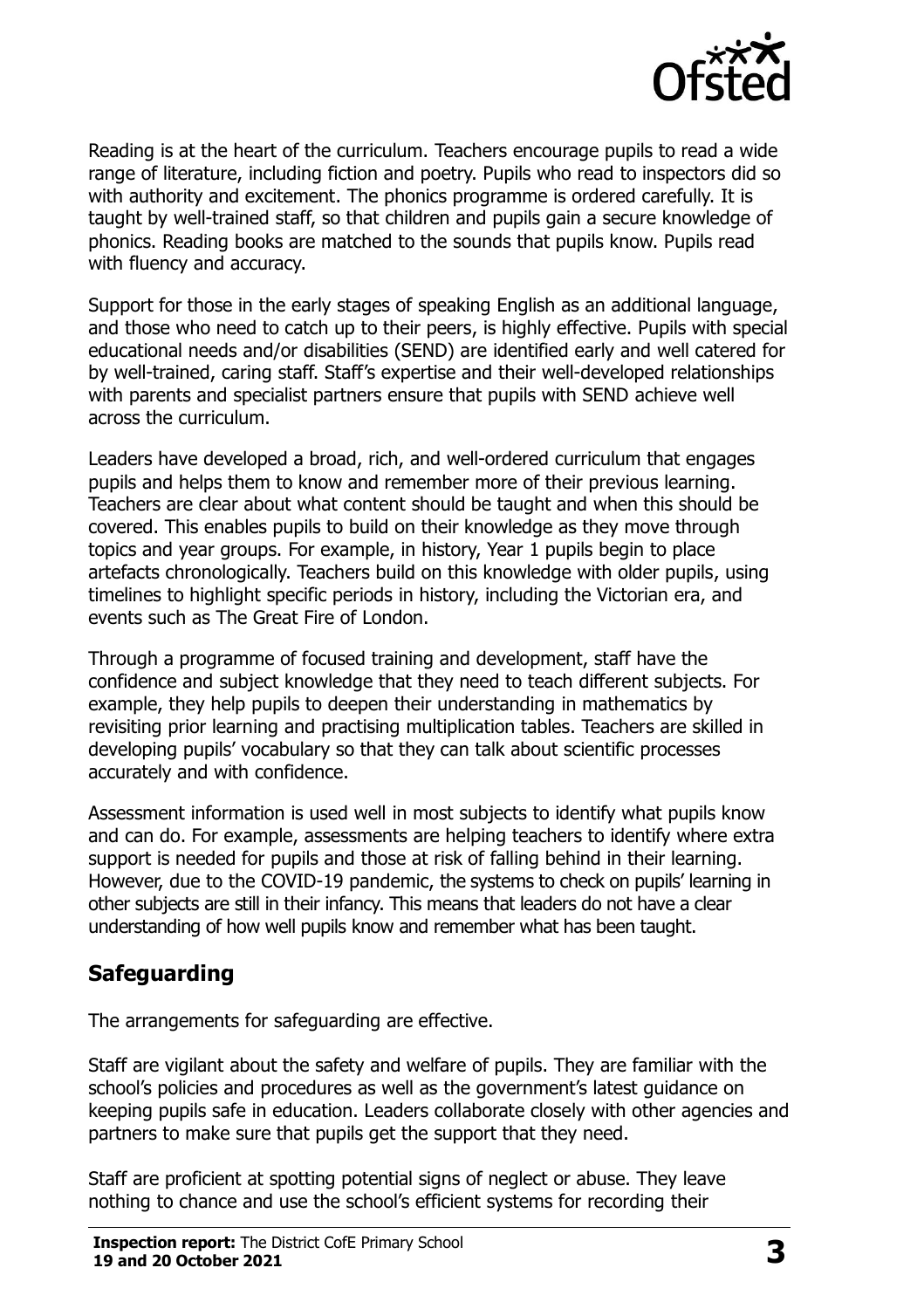

concerns. Leaders ensure that pupils learn how to keep themselves safe. For example, pupils know how to use the internet safely.

# **What does the school need to do to improve?**

#### **(Information for the school and appropriate authority)**

■ The assessment systems in some subjects are in the process of being developed. This means that leaders do not have a strong enough understanding of how well pupils are learning the planned curriculum. This stops teachers from spotting gaps and helping pupils to catch up if they fall behind. Leaders should ensure that there are clear systems in place to check on pupils' learning. They will also need to make sure that staff are well equipped to use the new systems, so that they can help pupils overcome any gaps in their learning.

### **How can I feed back my views?**

You can use [Ofsted Parent View](http://parentview.ofsted.gov.uk/) to give Ofsted your opinion on your child's school, or to find out what other parents and carers think. We use information from Ofsted Parent View when deciding which schools to inspect, when to inspect them and as part of their inspection.

The Department for Education has further quidance on how to complain about a school.

If you are the school and you are not happy with the inspection or the report, you can [complain to Ofsted.](http://www.gov.uk/complain-ofsted-report)

# **Further information**

You can search for [published performance information](http://www.compare-school-performance.service.gov.uk/) about the school.

In the report, ['disadvantaged pupils'](http://www.gov.uk/guidance/pupil-premium-information-for-schools-and-alternative-provision-settings) refers to those pupils who attract government pupil premium funding: pupils claiming free school meals at any point in the last six years and pupils in care or who left care through adoption or another formal route.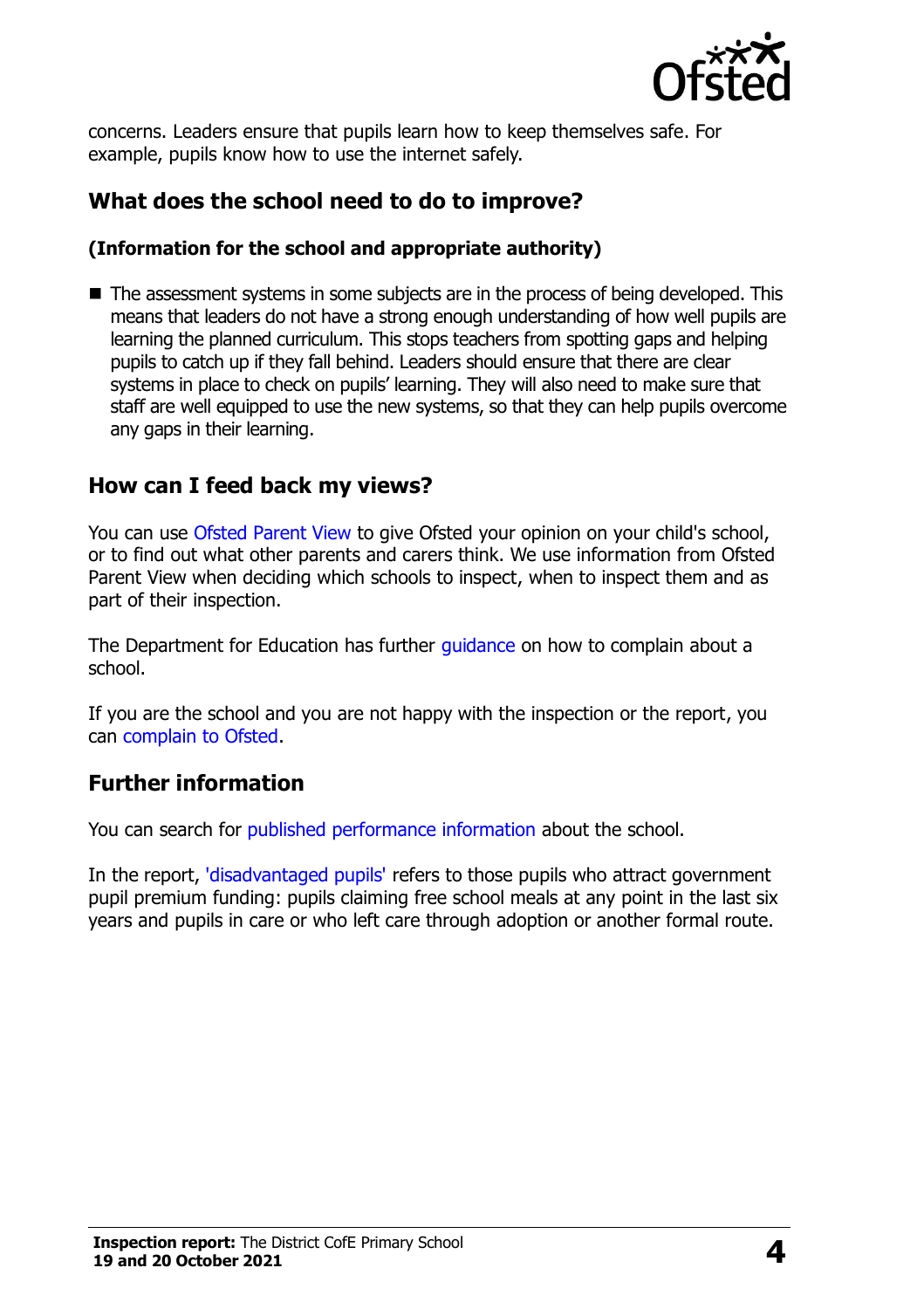

## **School details**

| Unique reference number             | 104792                                                            |  |
|-------------------------------------|-------------------------------------------------------------------|--|
| <b>Local authority</b>              | St Helens                                                         |  |
| <b>Inspection number</b>            | 10204398                                                          |  |
| <b>Type of school</b>               | Primary                                                           |  |
| <b>School category</b>              | Voluntary controlled                                              |  |
| Age range of pupils                 | 2 to 11                                                           |  |
| <b>Gender of pupils</b>             | Mixed                                                             |  |
| Number of pupils on the school roll | 317                                                               |  |
| <b>Appropriate authority</b>        | The governing body                                                |  |
| <b>Chair of governing body</b>      | <b>Frank Maguire</b>                                              |  |
| <b>Headteacher</b>                  | Lavern Shelford                                                   |  |
| Website                             | www.district.st-helens.sch.uk/                                    |  |
| Date of previous inspection         | $15 - 16$ June 2016, under section 5 of<br>the Education Act 2005 |  |

# **Information about this school**

- Since the previous inspection, a new head teacher and a new chair of the governing body have been appointed.
- The school is a voluntary controlled Church of England school. The last section 48 inspection was carried out in March 2016.
- The school uses one alternative provider to support a small group of pupils.

# **Information about this inspection**

The inspectors carried out this inspection under section 5 of the Education Act 2005.

- This was the first routine inspection the school received since the COVID-19 pandemic began. Inspectors discussed the impact of the pandemic with school leaders and have taken that into account in their evaluation.
- Inspectors met with the headteacher, who is also the special educational needs coordinator and senior leaders. The lead inspector met with two governors and held a telephone conversation with a representative of the local authority.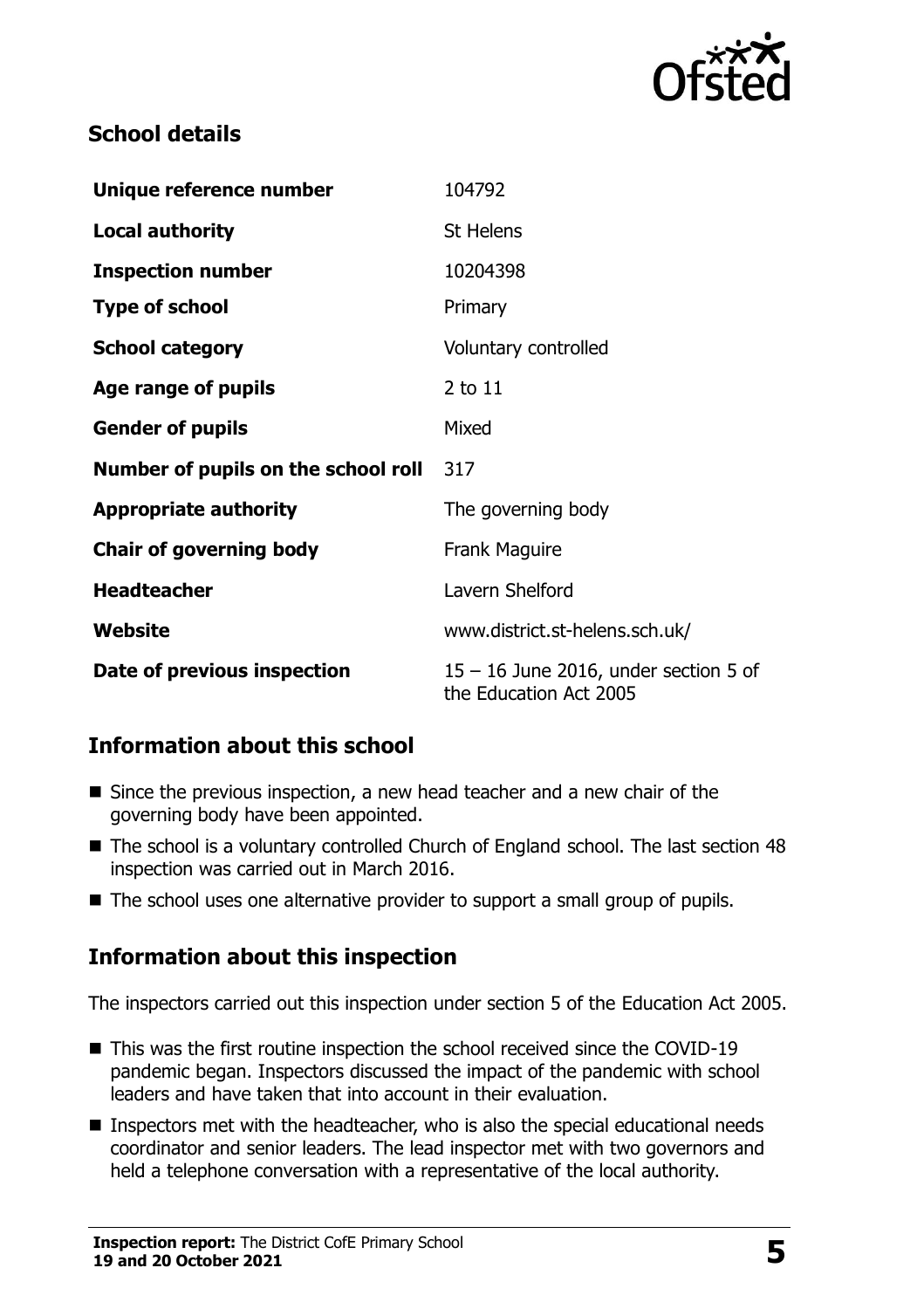

- Inspectors carried out deep dives into early reading, mathematics, science, design and technology and history. For each deep dive, inspectors looked at curriculum planning and spoke to leaders about their subjects. They conducted joint lesson visits with leaders, spoke with pupils and looked at a range of pupils' work. Inspectors also talked with class teachers and teaching assistants from the classes that they visited.
- Inspectors spoke with staff about their workload and well-being. They spoke to parents to gather their views about the school. They also considered the responses to Parent View, Ofsted's online questionnaire, including the free-text comments. Inspectors considered the responses to Ofsted's staff survey and to the pupil survey.
- Inspectors examined a range of policies, schemes of work and curriculum plans. They also scrutinised safeguarding information, including the school's safeguarding policy. The lead inspector spoke to the safeguarding leader about the reporting and recording of any safeguarding incidents.

#### **Inspection team**

| Lenford White, lead inspector | Ofsted Inspector |
|-------------------------------|------------------|
| Julie Bather                  | Ofsted Inspector |
| James Marsh                   | Ofsted Inspector |